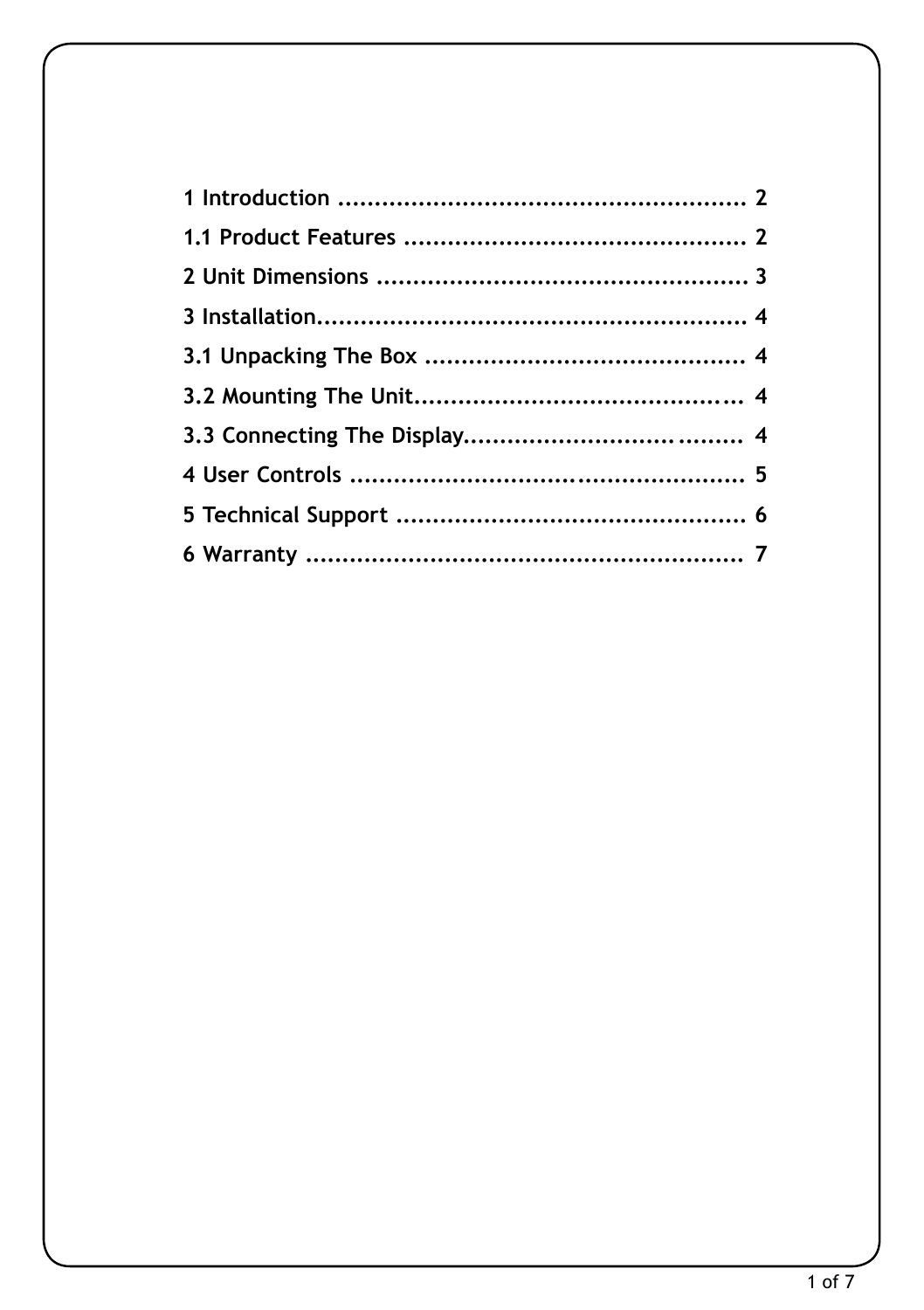# <span id="page-2-0"></span>**1 INTRODUCTION**

The Oceanic Systems' 5110 NMEA2000® Secondary Display is a 10.1", high bright, sunlight readable 1000cd/m2 display.

The 10.1" Secondary Display is designed for the Poseidon® System and contains a button panel to control the brightness of the backlight to the display.

## **1.1 PRODUCT FEATURES**

The Oceanic Systems' NMEA2000® Secondary Display has the following features:

- Sunlight readable dimmable display using our BlackGlass™ technology
- 1280 x 800 WXGA resolution
- Touchscreen using capacitive touch
- Button panel providing: Power On/Off, Brightness Up and Brightness Down
- CAT 5 Ethernet connections
- Toughened glass
- IP rating of IP67 for front and IP20 for rear of the display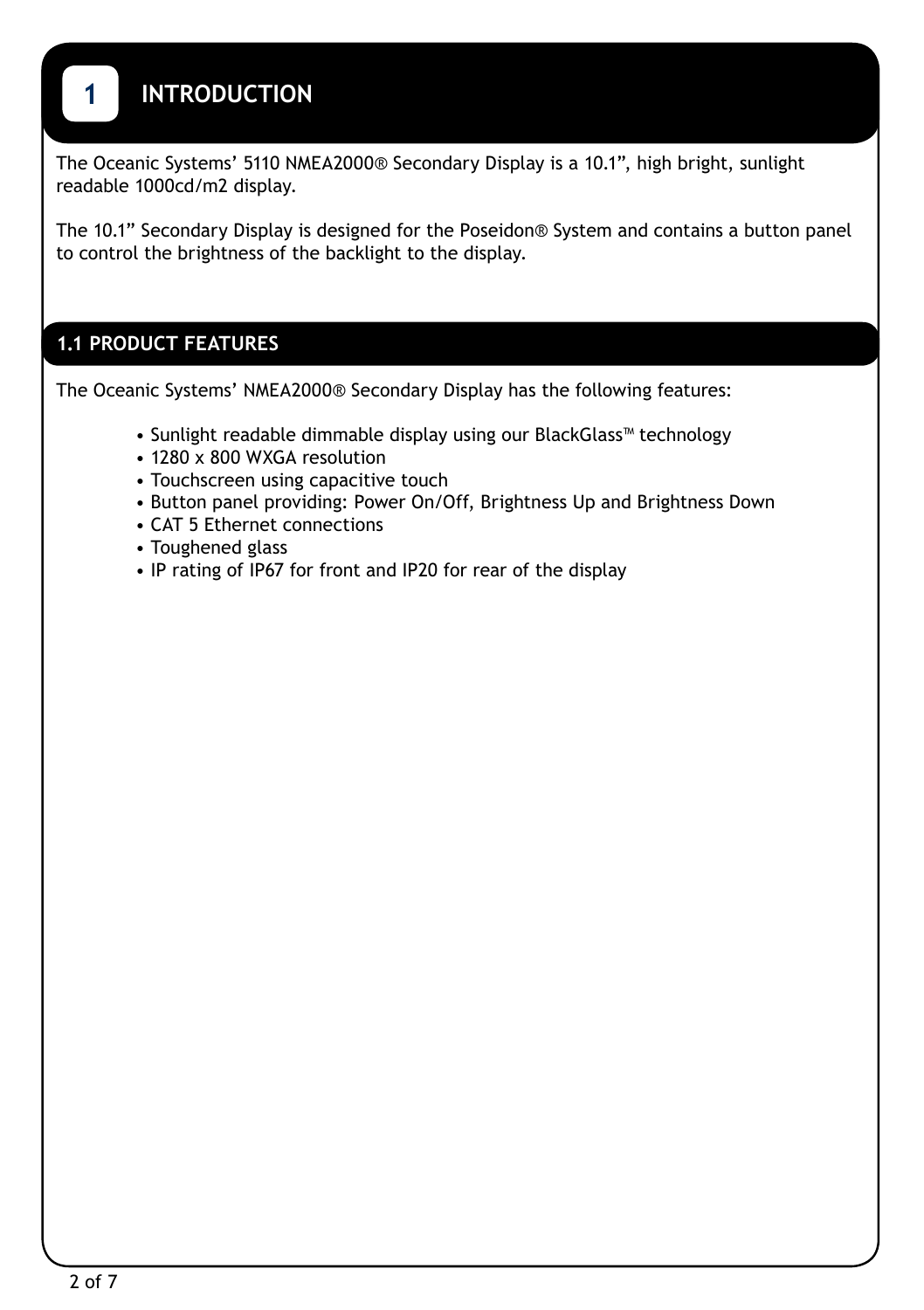<span id="page-3-0"></span>

| $\overline{2}$ | <b>UNIT DIMENSIONS</b>                                                            |       |
|----------------|-----------------------------------------------------------------------------------|-------|
|                | Outside/overall dimensions 262mm x 186mm x 46mm                                   |       |
| Diagonal 10.1" | Inside/active area dimensions 230mm x 155mm                                       |       |
|                | Oceanic<br>$\begin{matrix} \boxtimes \quad \boxtimes \quad \bigcirc \end{matrix}$ | 186mm |
| ŀ              | 4<br>262mm<br>46mm                                                                |       |
|                | H<br>⊣<br>ᆸ                                                                       |       |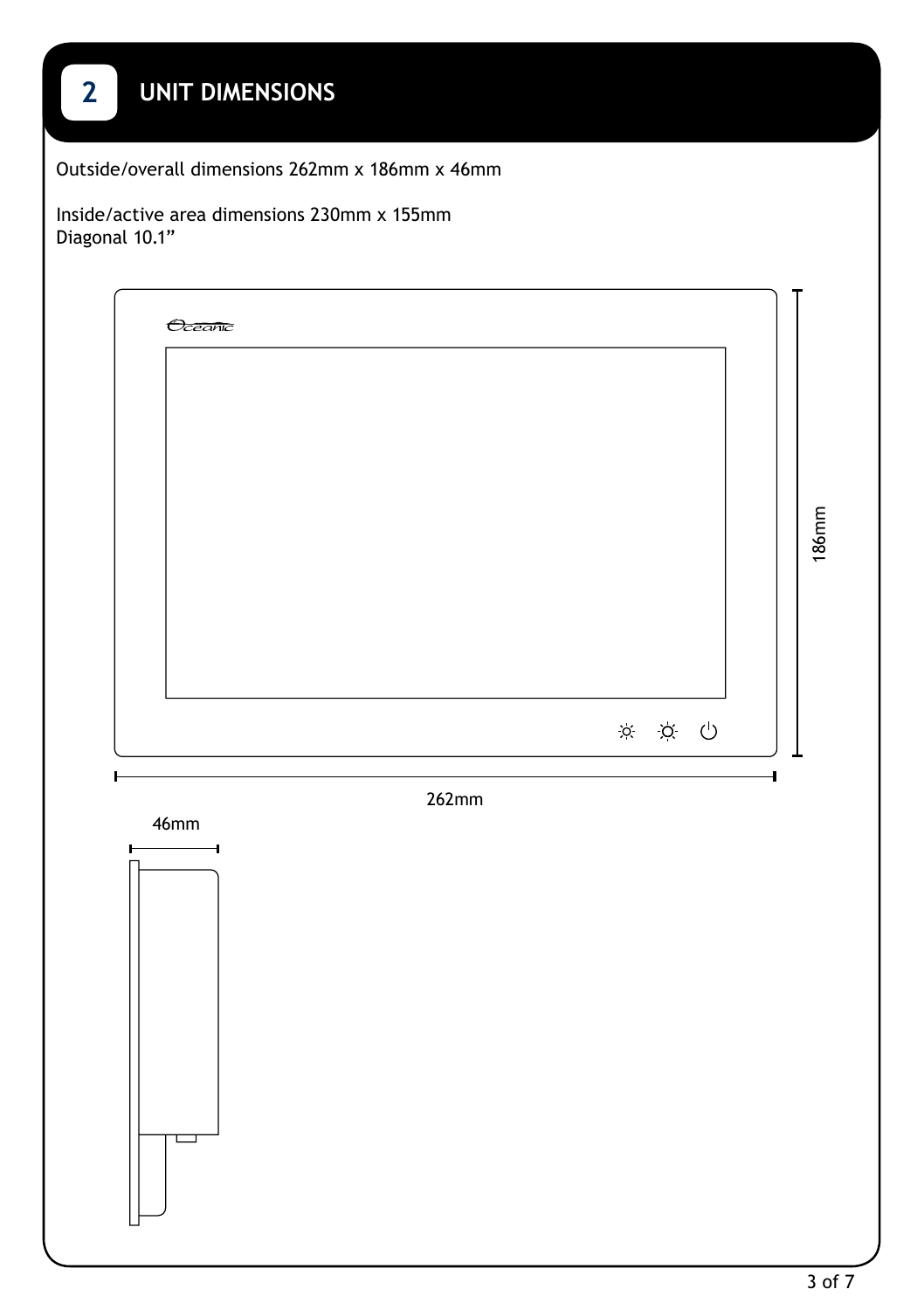## <span id="page-4-0"></span>**3.1 UNPACKING THE BOX**

You will find the following items in the shipping box:

- 1x 10.1" Secondary Display
- 1x 5m USB cable
- 1x 2m DC Power cable
- 1x Mounting kit (x4 screws and x4 mounting clamps)
- 1x User Manual (this document)

### **3.2 MOUNTING THE UNIT**

- 1. The unit should be mounted through a panel to a flat surface min 8mm, max 25mm.
- 2. It can be mounted 45 degrees either way of vertical.
- 3. Ensure adequate ventilation behind the product to prevent heat build up with a minimum of 50mm clearance.
- 4. Remember to allow enough clearance for access to cables and connectors. Cables should be retained to prevent damage to connectors.
- 5. The unit should be sealed to the mounting surface using a suitable silicone sealant. This Silicone sealant will be part of the seal used to provide the IP rating for the front of the product.
- 6. Using the 4 mounting clamps to the rear of display secure the unit to the mounting surface by tightening the screws.

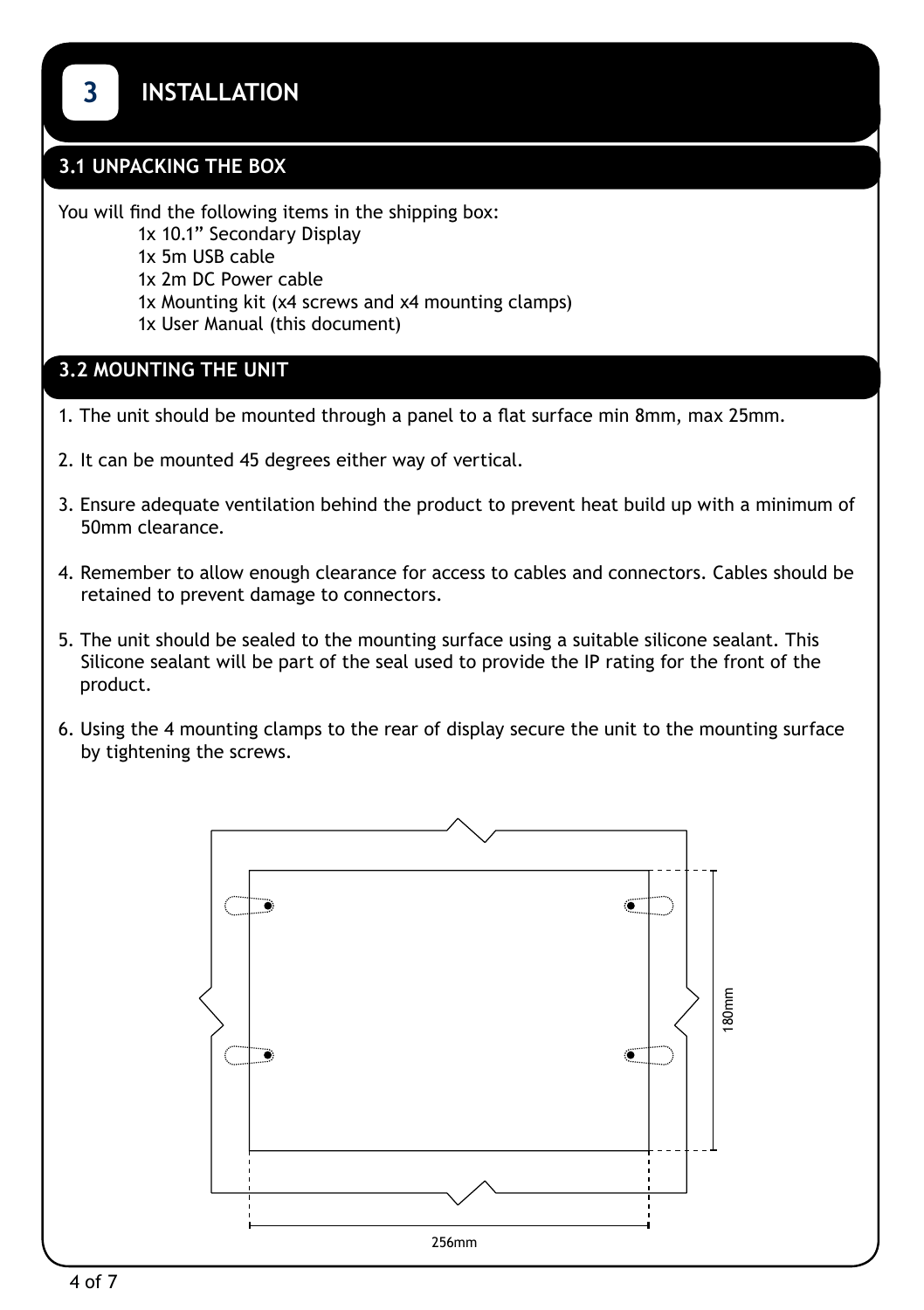The button panel on the screen provides the following



#### **DIM**

<span id="page-5-0"></span>**4**

Each press will decrease the brightness level. Holding the button will continue to decrease the brightness until the minimum level is reached.

#### **BRIGHT**

Each press will increase the brightness level. Holding the button will continue to increase the brightness until the maximum level is reached.

#### **STANDBY**

Switches the screen on or off.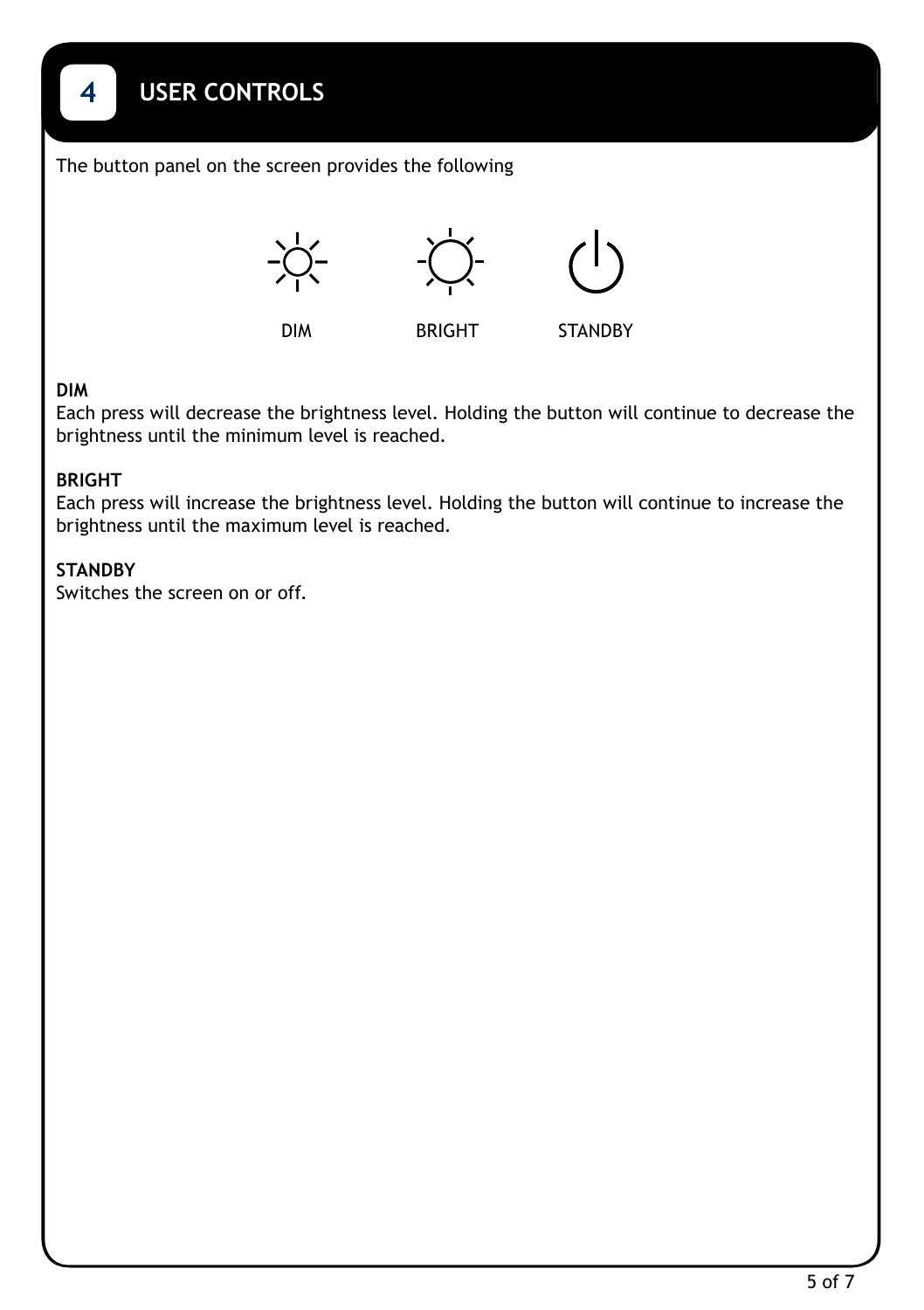<span id="page-6-0"></span>If you require technical support for any Oceanic Systems products you can reach us using any of the following:-

- **●** Tel (UK): +44(0)1425 610022
- **●** Tel (USA): +44(0)1425 610022
- **●** Fax: +44(0)1425 614794
- **●** Email: support@osukl.com
- **●** Web: www.osukl.com
- **●** Post: Oceanic Systems Ltd Unit 10-11 Milton Business Centre Wick Drive, New Milton, Hampshire BH25 6RH

Oceanic Systems (UK) Ltd Unit 10-11 Milton Business Centre, Wick Drive, New Milton, Hampshire, BH25 6RH, United Kingdom

Tel (UK): +44(0)1425 610022 Tel (USA): (844)898 6462 Fax: +44(0)1425 614794 Web: www.osukl.com

Copyright © 2020 Oceanic Systems (UK) Ltd. All rights reserved. Our policy is one of continuous product improvement so product specifications are subject to change without notice. Oceanic Systems products are designed to be accurate and reliable. However, they should be used only as aids to vessel monitoring, and not as a replacement for traditional navigation and vessel monitoring techniques. NMEA2000® is a registered trademark of the National Marine Electronics Association.